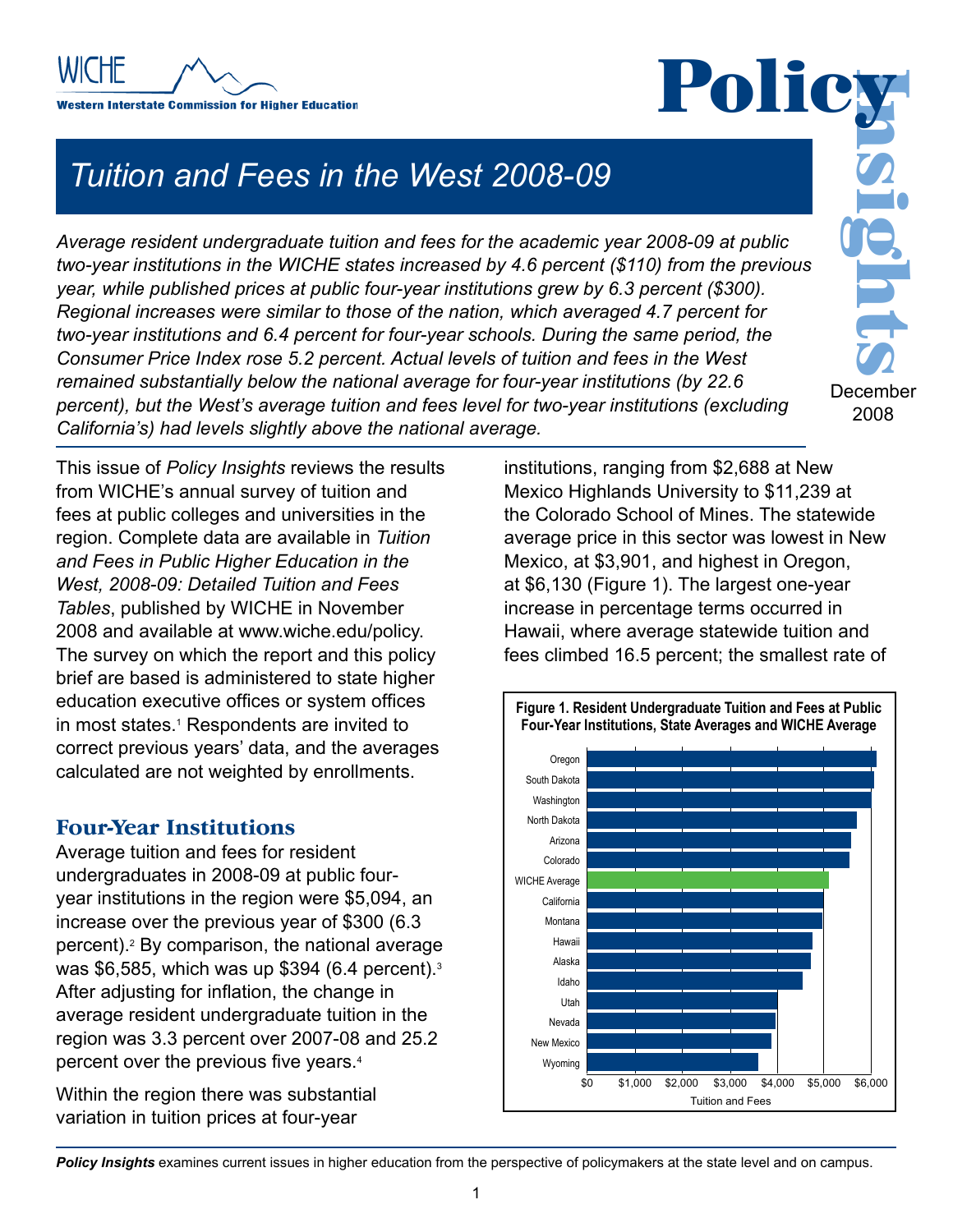growth was in Montana (Figure 2). Wyoming had the lowest average increase in dollar terms, \$33; while students in Arizona paid the highest average increase, \$715.



The rate of growth in nonresident undergraduate tuition and fees at public fouryear institutions in the region did not climb as quickly this year as the resident rates did. The average nonresident undergraduate rate was \$15,447, up 5.1 percent from 2007-08. But when measured in dollars, the increase, at \$754 on average across the region, exceeded the change in resident undergraduate tuition and fees. New Mexico Highlands University charged nonresidents the lowest tuition, at \$4,032, while the most expensive institution for nonresidents was the University of California, Davis, at \$29,247.

### **Two-Year Institutions**

Tuition and fees for resident in-district students at public two-year colleges in the WICHE states, excluding California, averaged \$2,505 in 2008-09, an increase of \$110 (4.6 percent) over the previous year and \$665 (36.1 percent) over the past five years.<sup>5</sup> By comparison, the

national average was slightly lower at \$2,405, so the West's average two-year tuition rate exceeded the national figure for the third consecutive year. The national increase over the previous year was comparable to the West's, at \$108 or 4.7 percent.<sup>s</sup> The West's inflation-adjusted growth was \$40 (1.7 percent) in the past year.<sup>7</sup>

Within the WICHE states, the community colleges in California continued to charge the lowest rates after reducing their fees for full-time, in-district students to \$600. Other than California, the state charging the lowest average tuition and fees was New Mexico, at \$1,227; while the highest was South Dakota, where the average was \$4,060 (Figure 3). The biggest increase occurred in South Dakota, where the average price went up \$273, or 7.2



percent. The largest percent increase was in Hawaii, where the average price climbed by 12.4 percent, or \$194. California did not change the fees it charges residents attending its two-year institutions (Figure 4). But aside from that state, New Mexico had the smallest increase, at only \$15 (1.2 percent).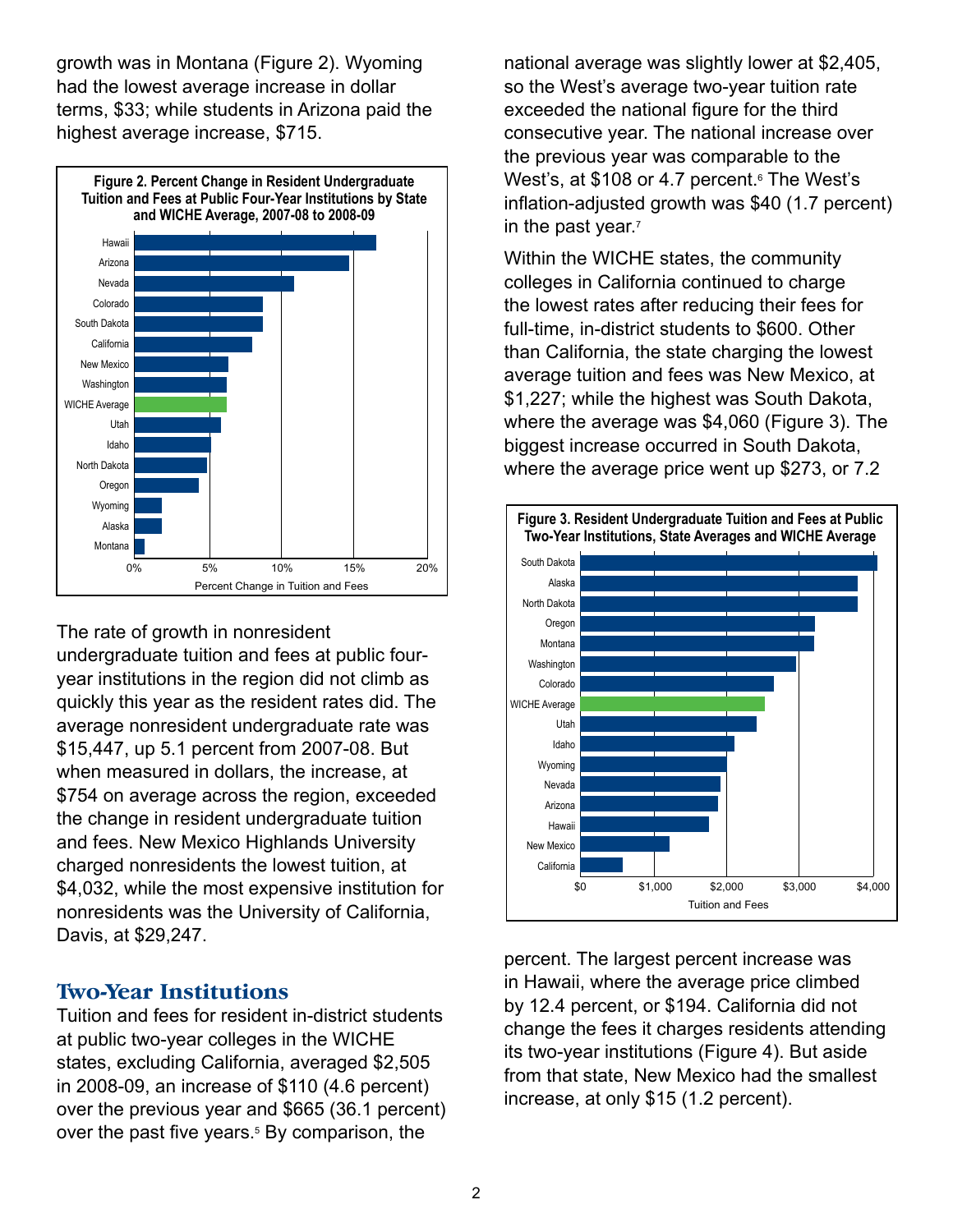

# **Policy Implications**

Tuition and fees levels are one of the three major policy decisions states must consider in financing their public higher education institutions. The other two relate to the level of appropriations each institution will receive from state legislators and to the amount available for awards through state financial aid programs, as well as the methods of distributing them.

Too often, these three policies are disconnected from one another. Even though they exert a combined impact on the degree to which students are able to access, afford, and be successful in public institutions, states tend to consider these three levers independently from one another.8 For instance, in many states the legislature provides institutional appropriations as part of its budget process, balancing in some way the demands of higher education against those from competing state needs (such as healthcare, public schools, corrections, and transportation); typically, in a good budget year, the state will provide an incremental increase over the previous year's appropriation. Meanwhile, another group of state leaders is setting tuition policy, taking the institutional appropriation into consideration as part of a strategy to preserve overall

institutional funding levels. The result of these nonintegrated policy discussions is that tuition prices have traditionally been countercyclical: when the economy sours and state tax revenues fall, tuition prices climb faster than normal to offset the decline in institutional appropriations. Allocations to state financial aid programs are provided for last, and the manner in which states award grants is rarely well integrated with what would reduce the financial barriers to enrollment and success given the actual costs of attendance faced by students in the state.

These issues are especially important as our national economy grows weaker and as rapid demographic shifts are changing the face of our student population. While published tuition prices in the West grew at a moderate pace overall between 2007-08 and 2008-09, many states in the West have reduced their projections of tax revenue since those prices were set, with some states now considering further tuition increases to offset likely reductions in appropriations. While indications are that the higher education sector in most Western states may not have to assume the bulk of budget cuts, as they have in the most recent periods of economic decline, neither can they expect to be spared the sting of the budget axe entirely.

## **Demographic Challenges Ahead**

These trying budgetary times coincide with a seminal milestone in the shape of enrollment demand. According to WICHE's projections, the class of 2008 represented the peak level of production of high school graduates both nationally and in the West.9 That class marked the last of 14 consecutive years in which the number of high school graduates nationally grew rapidly. While the number of high school graduates will decline considerably over the next seven years, the West as a whole can expect to see a more modest decline. (However, the regional pattern obscures the likely fates of individual states: while Arizona,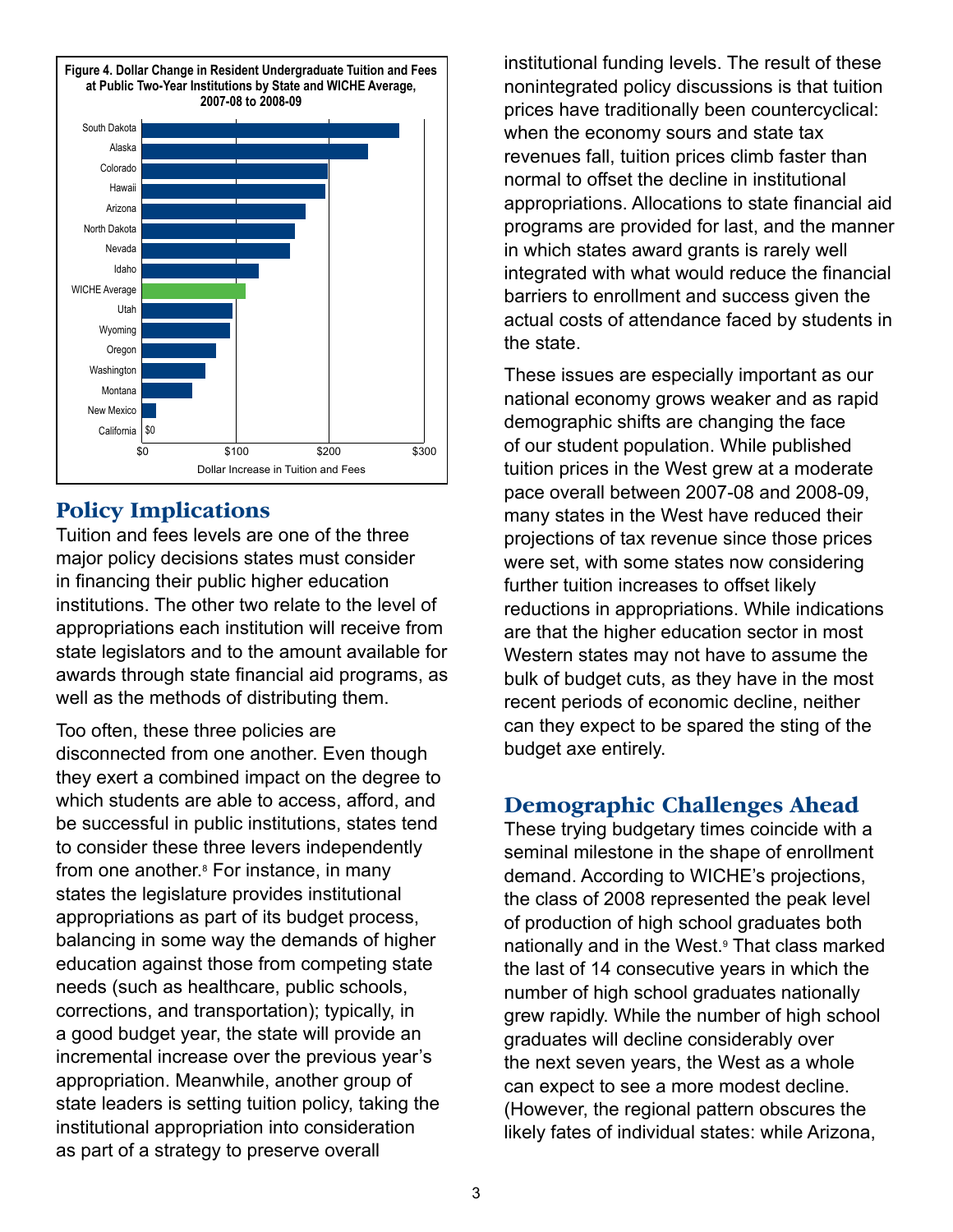Nevada, and Utah will continue to see explosive growth, Wyoming, Montana, North Dakota, and South Dakota will see the number of high school grads slip further).

But while overall capacity challenges will continue to be pressing concerns for policymakers, in many ways the more important story is how dramatically our public high school graduating classes are diversifying. Public high schools already graduate more minority students than White non-Hispanic students in a few states in the region, including California, New Mexico, and Hawaii. By the time the class of 2015 graduates, that list is expected to grow to include Arizona and Nevada, and other states will be rapidly approaching "majority-minority" status. Even in states along the northern tier of the nation, graduating classes are diversifying rapidly. By 2015 roughly 55 percent of the region's public high school graduates are projected to be non-White. Virtually everywhere this trend is driven by explosive growth among Hispanic graduates coupled with substantial decreases in the number of White non-Hispanic graduates.10

Unfortunately, our fastest-growing populations are precisely those that our nation's education system has not served very well historically. The Hispanic population in the West leaks out of our education pipeline at alarmingly high rates compared with Whites. Consequently, the share of Hispanics with at least an associate's degree falls nearly 31 percentage points below that for White non-Hispanics.<sup>11</sup> In an age where education increasingly makes the difference in whether individuals can achieve a middleclass lifestyle, or even obtain living-wage employment, these demographic changes portend serious social justice issues.

They also pose daunting problems for our nation. Today, when economies in the global marketplace are inextricably linked and increasingly competitive, the U.S. depends more heavily than ever on its comparative advantages in producing innovation and a skilled, well-educated labor force. Our failure to close historic educational attainment gaps in the face of these demographic shifts has enormous implications for our continued economic prosperity and, ultimately, our national security. The challenge ahead is readily apparent: we must adopt public policies that clear away impediments to educational achievement. Since minority populations tend to be relatively poor, the cost of higher education is one major impediment to increased college enrollment and degree or certificate attainment.

# **Striking a Balance in Tuition and Aid Policies**

Tuition policy is sure to have an impact on the degree to which these more diverse cohorts will elect to pursue their education beyond high school (just as it will also impact the enrollment decisions of nontraditional-age populations). So will the availability of financial aid to lowincome populations, particularly grant aid that does not have to be repaid. Finding an appropriate balance between how much to charge students attending public institutions and how much to reduce that burden with need-based financial aid is vital to preserving access and promoting success in college.

Policymakers engaged in this balancing act are on the horns of a delicate dilemma. While the West as a region has historically kept tuition at public institutions low to promote access, some economists long ago contended that a policy of low tuition may be a particularly inefficient way to allocate scarce public resources. Their argument went as follows: since all students (and their families) benefit from low tuition regardless of their ability to pay and since students from wealthier backgrounds tend to enroll at higher rates than those from poorer families, the large subsidies to institutions that enable low tuition tend to disproportionately benefit well-off students while having a limited impact on access. Instead, they suggested letting prices rise and selectively awarding need-based aid to those whose enrollment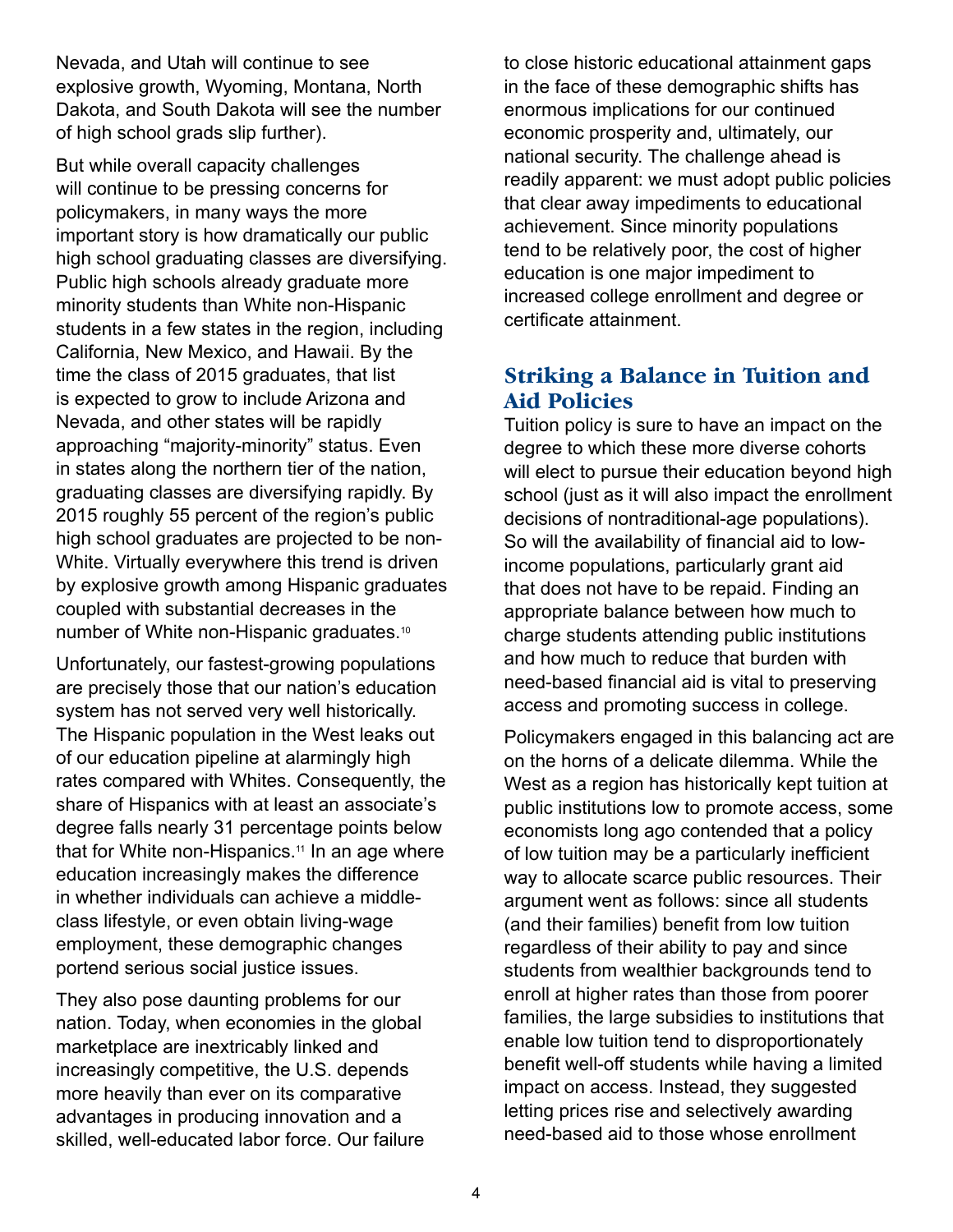decisions are most dependent on finances. In this way, policymakers could improve accessibility to a postsecondary education for less money or, more commonly, allow them to deliver better funding to institutions as an investment in quality without reducing access for those in financial need.

This argument for a high-tuition/high-aid model is conceptually sound, but the degree to which it reflects reality depends on the validity of the assumptions on which it is built. One of those assumptions is that prospective students give equal weight to a decrease in the published tuition price as they do to the same size increase in a grant award they would receive. In fact, research shows that this is not true; rather, students tend to place more value on the published tuition price than they do on the possibility of a grant. This gets to another problematic assumption: that students would know of their own grant awards early enough so that they could incorporate this knowledge into their enrollment decision, by being able to calculate exactly what the true costs of attendance would be. In fact, students seldom learn about the amount of grant aid they will receive prior to their decision to enroll, and only rarely can students know anything about the value of the grant for which they are eligible early enough for it to be a factor in planning for college.

Grant aid provided by the state is generally better in this regard than institutional grant aid. Students generally can know earlier what the eligibility rules are for their state's grant program, and in some states they have some sense of what the size of the grant is likely to be. A state grant program can be designed in part to help students understand their eligibility for an award, giving them a leg up on the task of planning for how they will pay for college. Examples of states with programs that best facilitate that kind of planning include Indiana and Oklahoma, which administer early commitment programs targeting students as early as middle school; Minnesota and Oregon, which utilize a transparent conceptual model for awarding grants that conveys to students and their families the message that college is affordable (the Shared Responsibility Model); and states that make large tuition-free promises based on merit like Georgia (although merit-based awards tend not to go to students who are in the most financial need and so have only a limited impact on access). By contrast, institutions typically withhold information about the grants they award from their own resources until late in the decision-making process, sometimes even after students are admitted and enrolled.

At any rate, it takes a certain amount of savvy about financial transactions to appreciate fully the role that grant aid may play in paying for college – savvy that poorer students are far less likely to have developed. If one has not typically been involved in transactions much more complicated than making day-to-day purchases such as for food and clothing, one is likely to understand prices in a fairly straightforward, nonnegotiable way. Therefore, it is crucial that policymakers pay careful attention to the different signals they send to different segments of the prospective student population when weighing whether to let tuitions climb. It is paramount that an increase in need-based grant aid funding accompanies any sizeable tuition hike in order to limit the reduction in accessibility, but it seems clear that this process of "backfilling" with aid may not completely offset the impact of a substantial increase in published tuition prices.

States throughout the region have adopted quite different policy postures with respect to this balance, and policymakers must account for their state's unique historical and policy contexts in their deliberations. Table 1 shows the estimated share of median family income it takes to pay for the full published tuition and fees price at public institutions by state and the amount of state need-based grants awarded to undergraduates during the 2007-08 academic year per full-time-equivalent student.